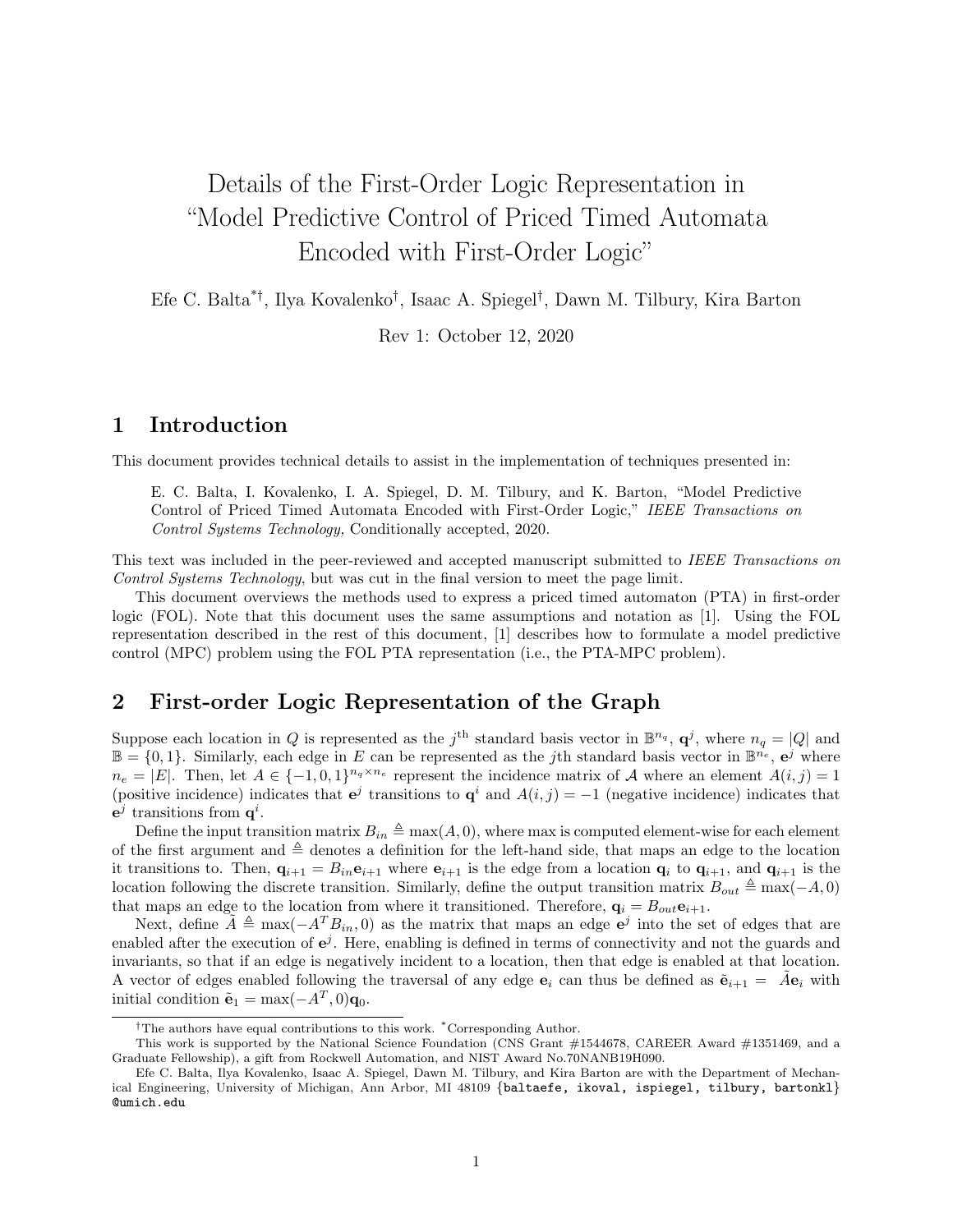Algorithm 1 Global clock valuation constraint assignment

|     | 1: function $\texttt{GLOCLOCK}(E, B_{in}, B_{out}, Q, val(\mathbf{c}), U)$                       |
|-----|--------------------------------------------------------------------------------------------------|
| 2:  | Initialize: $\Phi \leftarrow \{\}, \Lambda \leftarrow \{\}$                                      |
| 3:  | for all $q^i \in Q \setminus q_0$ do                                                             |
| 4:  | $\delta_{in} \leftarrow B_{in}^{T} \mathbf{q}^{i}$                                               |
| 5:  | if $\delta_{in} \in E$ then $\mathbf{q}_m = B_{out} \delta_{in}$                                 |
| 6:  | $\Lambda \leftarrow \Lambda \cup \{c_q(\mathbf{q}^i) = c_l(\mathbf{q}^i) + c_q(\mathbf{q}^m)\}\$ |
| 7:  | else                                                                                             |
| 8:  | Decompose $\delta_{in} = \sum_i {\bf e}^j$                                                       |
| 9:  | for all $e^j \in \delta_{in}$ do $q^m = B_{out}e^j$                                              |
| 10: | $\phi_m \leftarrow \{c_q(\mathbf{q}^i) = c_l(\mathbf{q}^i) + c_q(\mathbf{q}^m)\}\$               |
| 11: | $\Phi \leftarrow \Phi \cup \{\bigvee_{k \in [1,N]} u_k(e^j) \Leftrightarrow \phi_m\}$            |
| 12: | end for                                                                                          |
| 13: | end if                                                                                           |
| 14: | end for                                                                                          |
| 15: | Output: $\mathcal{C} \leftarrow \Phi \cup \Lambda$                                               |
|     | 16: end function                                                                                 |

To constrain the discrete transition to one of the possible choices in the vector  $\tilde{\mathbf{e}}$ , the "multiple exclusive" or" Boolean function is introduced:

$$
\mathbf{m} \mathbf{X} \mathbf{or} (\mathbf{a}, \mathbf{b}) \triangleq \mathbf{a}^T \mathbf{b} = 1 \tag{1}
$$

where a and b are binary column vectors of equal length. This function enables the encoding of the automaton connectivity as a set of first-order logical constraints on the edges taken during discrete transitions: each edge  $\mathbf{e}_i$ , denoting the *i*<sup>th</sup> discrete transition in a path, must satisfy  $\texttt{mXor}(\mathbf{e}_i, \tilde{\mathbf{e}}_i)$ .

Finally, a first-order logic MPC horizon,  $N_{mpc}$ , is defined as the length of the horizon for the MPC formulation. The decision variables of the first-order logic MPC are the discrete transitions of a path on a PTA. Then, the sequence  $U = \{u_1, \ldots, u_{N_{mpc}}\}$  denotes the decision variables for the first-order logic MPC problem, so that  $u_i \in \mathbb{B}^{n_e}$ .

#### 3 First-order Logic Representation of Time

The guards and invariants of the set  $\mathcal{B}(C)$  of the PTA must also be represented in first-order logic. With Assumption 3 in [1], the PTA has two clocks: a global clock and a local clock. Local clock valuations are denoted with  $c_l(\mathbf{q}^j)$  and represent the time spent at a given location. Valuation of a global clock at state  $\mathbf{q}^j$  is denoted with  $c_g(\mathbf{q}^j)$ . A global clock valuation represents the time spent since the beginning of a path. The vector of all clock valuations is defined as  $val(c) = [c_l(q^0), c_g(q^0), \ldots, c_l(q^{n_q}), c_g(q^{n_q})]^T$ . This schema allows the encoding of the algebraic constraints in  $\mathcal{B}(C)$  in an algorithmic way for each state in the PTA.

By Assumption 3 in [1], the global clock of a PTA is never reset. This poses a consistency constraint on the valuations of the global clock at different  $q^i$ , such that the global clock valuation at  $q^i$  must be  $c_g(\mathbf{q}^i) = c_l(\mathbf{q}^i) + c_g(\mathbf{q}^m)$  if and only if a discrete transition from  $\mathbf{q}^m$  to  $\mathbf{q}^i$  is taken in a path (i.e.  $(c_g(\mathbf{q}^i) = c_l(\mathbf{q}^i) + c_g(\mathbf{q}^m)) \Leftrightarrow e^j$ , where  $e^j$  is the edge from  $\mathbf{q}^m$  to  $\mathbf{q}^i$ ). Algorithm 1 presents the global clock valuation constraint assignment. The assignment is performed between all the locations in the PTA except for the initial location  $q_0$ . Let  $\delta_{in} \in \mathbb{B}^{n_e}$  denote a vector that corresponds to the edges with positive incidence to  $\mathbf{q}^i$ . Then, each 1 in the vector  $\delta_{in}$  corresponds to an  $\mathbf{e}^j \in E$ . So, if  $\delta_{in} \in E$ , there is a single incoming edge (positive incidence) to the location  $q^i$ . The constraint given in line 6 is assigned for the single incoming edge case. If  $\delta_{in}$  contains multiple ones, the vector is decomposed into the unit basis vectors  $e^{j}$ and the proposition  $\phi_m$  is created for each  $e^j$ . After evaluating the proposition  $\phi_m$ , the constraint given in line 11 is evaluated. The constraint reads as: the proposition  $\phi_m$  is true if and only if the discrete transition belonging to the edge  $e^j$  is executed within the MPC-horizon  $N_{mpc}$ . By using Algorithm 1, the consistency constraint on the global clock valuations is maintained.

Algorithm 2 presents the guard condition assignment for the clock valuations in  $val(c)$ . The assignment is performed for all locations in the PTA except for the initial location  $\mathbf{q}_0$ . Let the vector  $\delta_{out} \in \mathbb{B}^{n_e}$  denote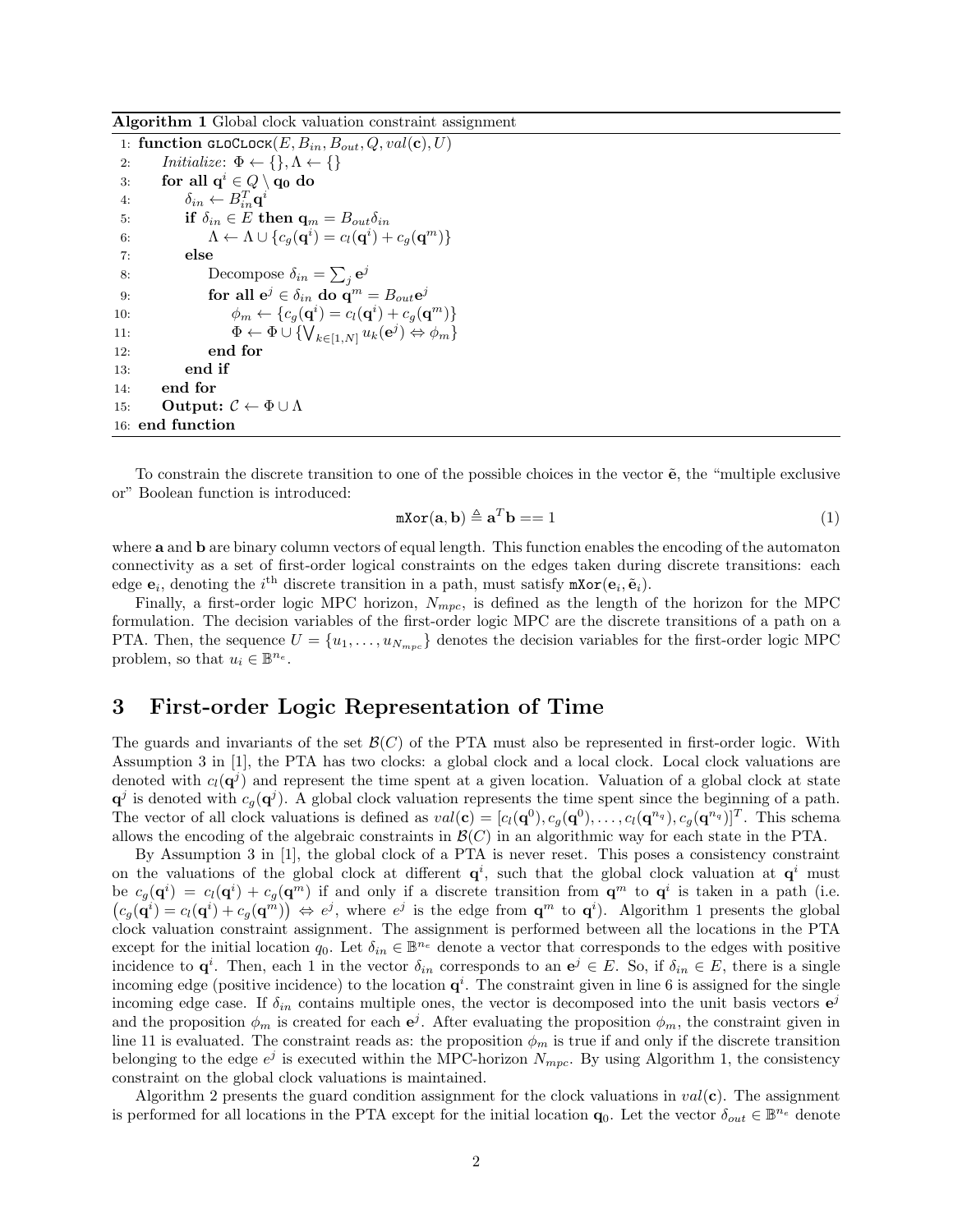|                  | 1: function $\texttt{ASSGNGUARD}(E, B_{in}, B_{out}, Q, val(\mathbf{c}), U)$                                      |                                    |  |
|------------------|-------------------------------------------------------------------------------------------------------------------|------------------------------------|--|
| 2:               | <i>Initialize:</i> $\Xi \leftarrow \{\}, \Omega = \{\}$                                                           |                                    |  |
| 3:               | for all $q^i \in Q \setminus q_0$ do                                                                              |                                    |  |
| 4:               | $\delta_{out} \leftarrow B_{out}^T \mathbf{q}^i$                                                                  |                                    |  |
| 5:               | if $\delta_{out} \notin E$ then $\delta_{out} = \sum_i e^i$ , $\Theta \leftarrow \{\}$                            |                                    |  |
| 6:               | for all $e^j \in \delta_{out}$ do $\theta \leftarrow e^j$                                                         |                                    |  |
| 7:               | if $q^{e^j+1} = q^{\theta}$ then                                                                                  | $\triangleright$ equivalent guards |  |
| 8:               | $\Theta \leftarrow \Theta \cup \theta$                                                                            |                                    |  |
| 9:               | else                                                                                                              |                                    |  |
| 10:              | $\varepsilon \leftarrow (c_l(\mathbf{q}^i) \models q^{e^j})$                                                      |                                    |  |
| 11:              | $\Xi \leftarrow \Xi \cup \{\bigvee_{k \in [1,N]} u_k(e^j) \Leftrightarrow \varepsilon\}$                          |                                    |  |
| 12:              | end if                                                                                                            |                                    |  |
| 13:              | end for                                                                                                           |                                    |  |
| 14.              | $\varepsilon \leftarrow (c_l(\mathbf{q}^i) \models q^{e^j})$                                                      |                                    |  |
| 15:              | $\Xi \leftarrow \Xi \cup \{\bigvee_{e^j \in \Theta} \bigvee_{k \in [1,N]} u_k(e^j) \Leftrightarrow \varepsilon\}$ |                                    |  |
| 16:              | else $\delta_{out} \in E$                                                                                         |                                    |  |
| 17:              | $\Omega \leftarrow \Omega \cup \{c_l(\mathbf{q}^i) \models q^{e^j}\}\$                                            |                                    |  |
| 18:              | end if                                                                                                            |                                    |  |
| 19:              | end for                                                                                                           |                                    |  |
| 20:              | Output: $\mathcal{G} \leftarrow \Xi \cup \Omega$                                                                  |                                    |  |
| 21: end function |                                                                                                                   |                                    |  |

Algorithm 2 Guard condition assignment

a vector that corresponds to the edges with negative incidence to  $q^i$ . If  $\delta_{out}$  contains more than one edge, it is decomposed into the edges it corresponds to  $(\delta_{out} = \sum_j \mathbf{e}^j)$ . The algorithm first checks if the multiple negatively incident edges have the same guard condition  $g^{e^j}$ .

The proposition in line 11 of Algorithm 2 is assigned to ensure that  $c_l(\mathbf{q}^i)$  will satisfy the guard condition if a discrete transition belonging to edge  $e^j$  is executed. To have a feasible satisfaction problem in first-order logical constraints, all the Boolean equation constraints of a system must evaluate true. The constraints evaluated at line 11 of Algorithm 2 make the equivalent guard conditions of two outgoing edges (negative incidence) infeasible when one of the edges has an associated discrete transition executed. To circumvent this situation for equivalent guard conditions on outgoing edges, the proposition in line 15 is evaluated. The proposition states that a local clock value satisfies the equivalent guard condition if and only if either of the edges with the equivalent guard condition is executed.

Finally, the invariants of the PTA can be encoded with first-order logic via linear constraints. Each location of the PTA has a nonnegative number of invariants,  $\eta^i$ , associated with it. The invariants are put in the standard form as:

$$
\Psi^i\left(\begin{smallmatrix}y\\x\end{smallmatrix}\right)\leq\mathbf{t}^i\tag{2}
$$

where x and y are the global and local clock valuations at a location,  $\Psi^i \in \mathbb{R}^{\eta^i \times 2}$ , and  $\mathbf{t}^i \in \mathbb{R}^{\eta^i}$ . The vectors representing all of the invariants can be built by letting  $\Psi = diag(\Psi^1, \dots, \Psi^{n_q})$  and  $\mathbf{t} = [\mathbf{t}^1 \dots \mathbf{t}^{n_q}]^T$ satisfying:

$$
\Psi\,val(\mathbf{c})\leq\mathbf{t}\tag{3}
$$

where  $\Psi \in \mathbb{R}^{n \times 2n_q}$ ,  $\mathbf{t}^i \in \mathbb{R}^n$ , and  $\eta$  is the number of invariant constraints. This forms the first-order logic representation of the invariants of the PTA.

The proposed encoding scheme for the first-order logic representation of time allows for an efficient formulation of the MPC problem in which the clock valuations only at the discrete transitions are considered. Presented time encoding scheme differs from the existing first-order logic time encoding schemes in literature such as [2]. The existing encoding schemes encode the time of delay and discrete transitions of a PTA in fixed discretized intervals, resulting in an increased number of constraints to represent time when compared to the proposed scheme here. The first-order logic formulation of the PTA-MPC problem utilizing the proposed graph and time representations is described in [1].